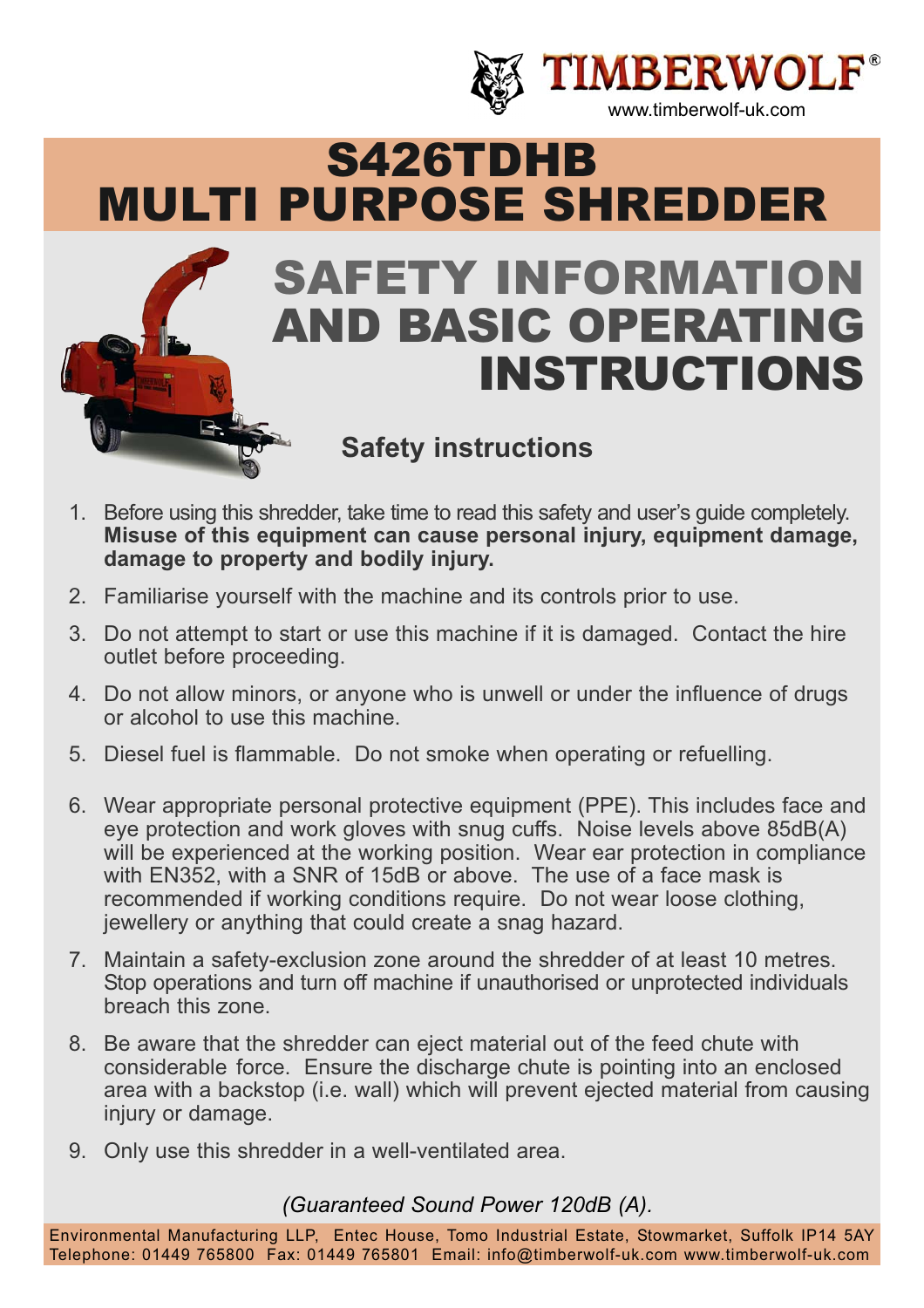## **Safe Transportation…**

- Confirm a positive and locked connection between shredder and towing vehicle. Use the secondary coupling provided for.  $\checkmark$
- Observe maximum towing speeds. Reduce towing speed on rough or bumpy surfaces to maintain control, and to prevent damage to the machine.  $\checkmark$
- Ensure feed tray is securely latched closed.  $\checkmark$
- Verify discharge tube clamps are tight. Recheck often on long journeys.  $\checkmark$
- Check correct function of chassis lights.  $\checkmark$

## **Understanding the** *"No Stress"* **system…**

The "No Stress" system controls the feed rate of the material going into the shredding chamber. Engine speeds will vary depending on the shredder's workload. If the engine speed falls below the predetermined level, the No Stress system stops the feed rollers until the engine speed rises, at which point the feed rollers will start turning without warning, and feeding will recommence.

## **Understanding the** *"Roller Control Box"* **functions…**

The roller control boxes are located on either side of the feed funnel. They control the feed roller that draws material into the shredding chamber. *They do not control the main rotor.*

**GREEN BUTTON -** Forward (IN) feed - Push the button once - this starts the roller and allows you to start shredding (as long as the engine speed is high enough - see 'No Stress').

**BLUE BUTTON -** Reverse (OUT) feed - Push and hold - this allows you to back material out of the roller while the button is pushed. You do not have to press the red stop bar or button before pressing the GREEN FEED button to recommence feeding. **NOTE:** It is important to check the correct function of the control box buttons before attempting to shred material. If any of the controls do not function as described above, DO NOT USE the shredder and contact the hire centre.



## **Understanding the** *"Safety STOP bar"* **function…**

This is the large red bar that surrounds the sides and bottom of the feed funnel extension (tray). The bar is spring loaded and connected to a switch that interrupts the power to the feed roller. The

switch and bar are designed so that the switch is only activated if the bar is pushed to the limit of its travel. The bar does not need to be held there to stop the roller. The feed roller stops instantly, but can be made to turn again by pressing either the GREEN FFED or BLUE REVERSE control buttons.

**NOTE:** It is important to check the correct function of the safety bar before attempting to shred material. If it does not function as described above, DO NOT USE the shredder and contact the hire centre.



Environmental Manufacturing LLP, Entec House, Tomo Industrial Estate, Stowmarket, Suffolk IP14 5AY Telephone: 01449 765800 Fax: 01449 765801 Email: info@timberwolf-uk.com www.timberwolf-uk.com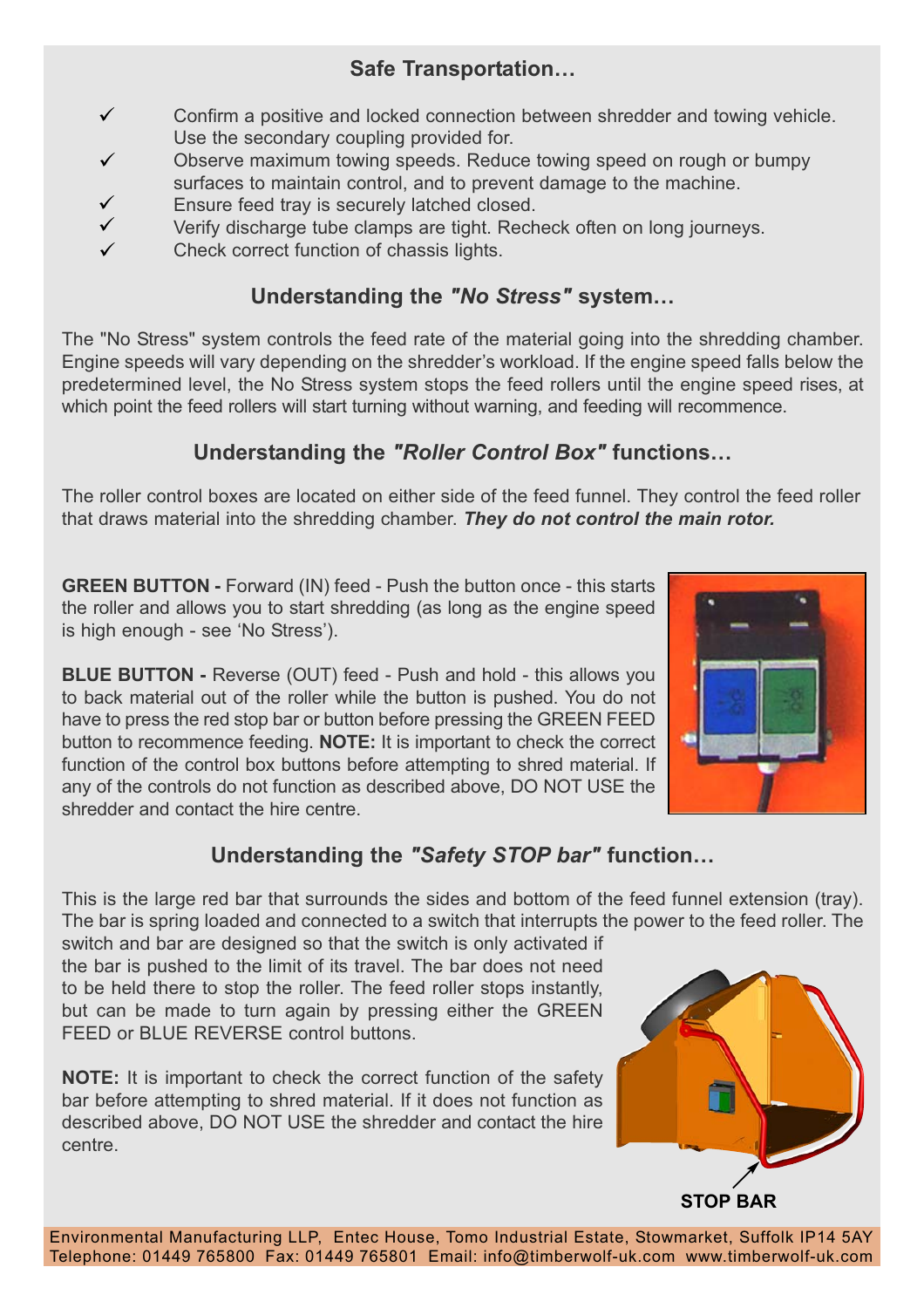#### **Before starting…**

- ٠ Ensure that the exclusion zone is well marked. The use of hazard tape is highly recommended.
- ۰ Locate the machine on firm, level ground. Use prop stand if fitted.
- Make sure that all guards are in place. п
- Check all fluids are within operating range. Contact hire outlet if servicing is required. ۰
- Check the fuel level. Only clean, uncontaminated, diesel fuel must be used. ۰
- Remove the 2 rotor housing nuts and open the rotor housing fully, ensuring that the weight of the discharge ш tube is supported, until the housing rests against the rubber stops. Wearing gloves, check that the hammers are free to rotate on the shafts and that no material or objects are jamming or blocking them. Close the rotor housing. **WARNING!** Ensure the weight of the discharge tube is fully supported whilst opening & closing the rotor housing, to avoid injury and damage.
- Check the infeed chute and clear it of any objects. ■
- ш Adjust the discharge deflector to a safe direction.
- Wear appropriate safety gear (PPE). ٠
- ٠ Clear the working area of unauthorised/unprotected personnel.

#### **Starting the engine…**

- 1. Ensure throttle lever is in "SLOW" position. 2. Insert key. Turn to "HEAT". LED comes on, wait for LED to go out.
- 3. Turn to start until engine fires.
- 4. Release key. *If the engine fails to start after 10 seconds of cranking, leave for 1 minute and try again.*

#### **Stopping the engine…**



- 1. Reduce the throttle to idle.
- 2. Leave the engine to run for 1 full minute.
- 3. Switch the key to the "OFF" position.
- 4. Remove ignition key.

#### **Shredding material…**

Before commencing work, run the shredder at the high throttle setting and observe for excessive vibration. If this occurs, close throttle, switch off engine and report fault to hire outlet. **Do not use!** If excessive vibration occurs at any time during operation close throttle, switch off engine and report fault to hire outlet. The S426 is designed to shred general green waste (brash, prunings, hedge trimmings, rootballs), pallets (pre-cut to fit feed aperture), contaminated timber, uPVC plastics (window frames, etc.), domestic doors and frames (wood and plastic), cardboard, packaging materials, chipboard, MDF and other materials similar to the above. The machine will tolerate drink cans, plastic bottles, stones, rocks and concrete (up to fist size), nails, metal door furniture, glass bottles and similar items.

The machine will **not** tolerate items such as tyres, heavy duty plastic containers (used for oils, chemicals, etc.), mattresses, carpets, reinforced concrete, metallic items exceeding lightweight domestic door furniture, commercial plastic gas pipe and any similar objects to the above.

Certain materials and items should be avoided because they will become wrapped around the rotor, i.e. baler twine, rope, metal banding, or because they will be difficult to remove or clean from the machine afterwards, i.e. computer hard drives, (which contain magnet)s. When work is completed, before stopping engine, run for 1 minute to ensure no material is left in feed roller and shredding chamber.

*NEVER REACH IN TO* the funnel while the shredder is running, use a push stick suitable for the job. Always observe the discharge for exiting material. REMEMBER… what goes in must come out. If there is no material exiting the discharge while shredding, a blockage has occurred. You must stop the shredding operation, turn off the machine and clear the blockage. (see "Clearing blockages" on next page.)

Environmental Manufacturing LLP, Entec House, Tomo Industrial Estate, Stowmarket, Suffolk IP14 5AY Telephone: 01449 765800 Fax: 01449 765801 Email: info@timberwolf-uk.com www.timberwolf-uk.com